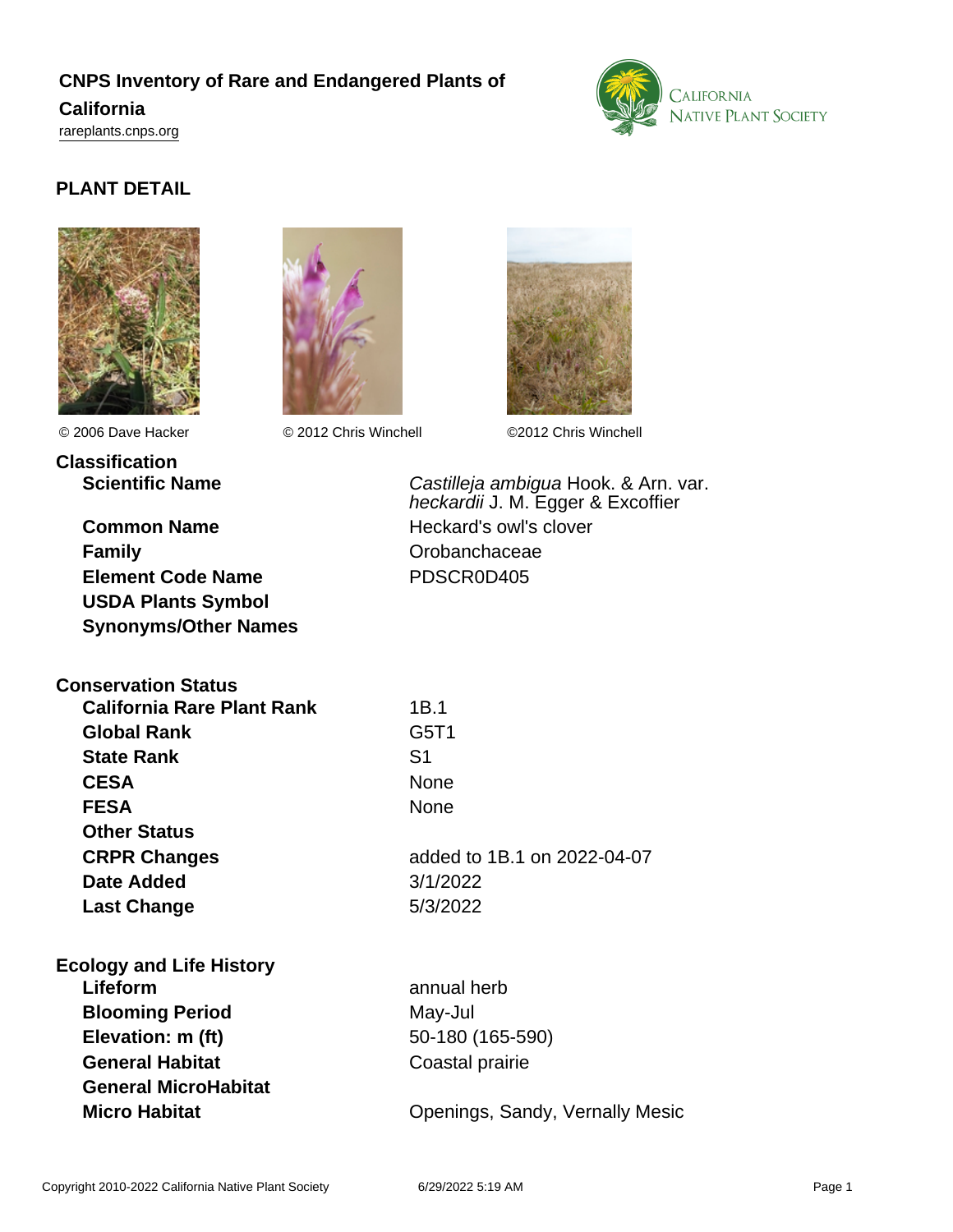## **Element Occurrence Data from California Natural Diversity Database Total Element Occurrences** 0 **Element Occurrence Ranks** Excellent (A) 0

| Excellent (A)              | O |
|----------------------------|---|
| Good (B)                   | O |
| Fair (C)                   | O |
| Poor (D)                   | ი |
| None $(X)$                 | ი |
| Unknown (U)                | O |
| <b>Occurrence Status</b>   |   |
| Historical, $> 20$ years   | 0 |
| Recent, $<$ 20 years       |   |
| <b>Presence</b>            |   |
| <b>Presumed Extant</b>     |   |
| <b>Possibly Extirpated</b> | O |
| <b>Presumed Extirpated</b> |   |

| Location |                   |    |
|----------|-------------------|----|
|          | <b>CA Endemic</b> | N٥ |
|          | <b>Counties</b>   |    |
|          | <b>States</b>     |    |
|          | California (CA)   |    |
|          | Quads             |    |
|          |                   |    |

#### **Notes**

Definitions of codes preceding a county and/or quad:

\* Presumed extirpated

(\*) Possibly extirpated

Species may be present in other areas where conditions are favorable. These data should NOT be substituted for pre-project review or for on-site surveys.

### **General Notes**

### **Distribution**

### **Threats**

Potentially threatened by inappropriate grazing and non-native plants.

### **Taxonomy**

Previously identified as C. ambigua ssp. ambigua and ssp. insalutata.

### **Other**

Potentially threatened by inappropriate grazing and non-native plants.